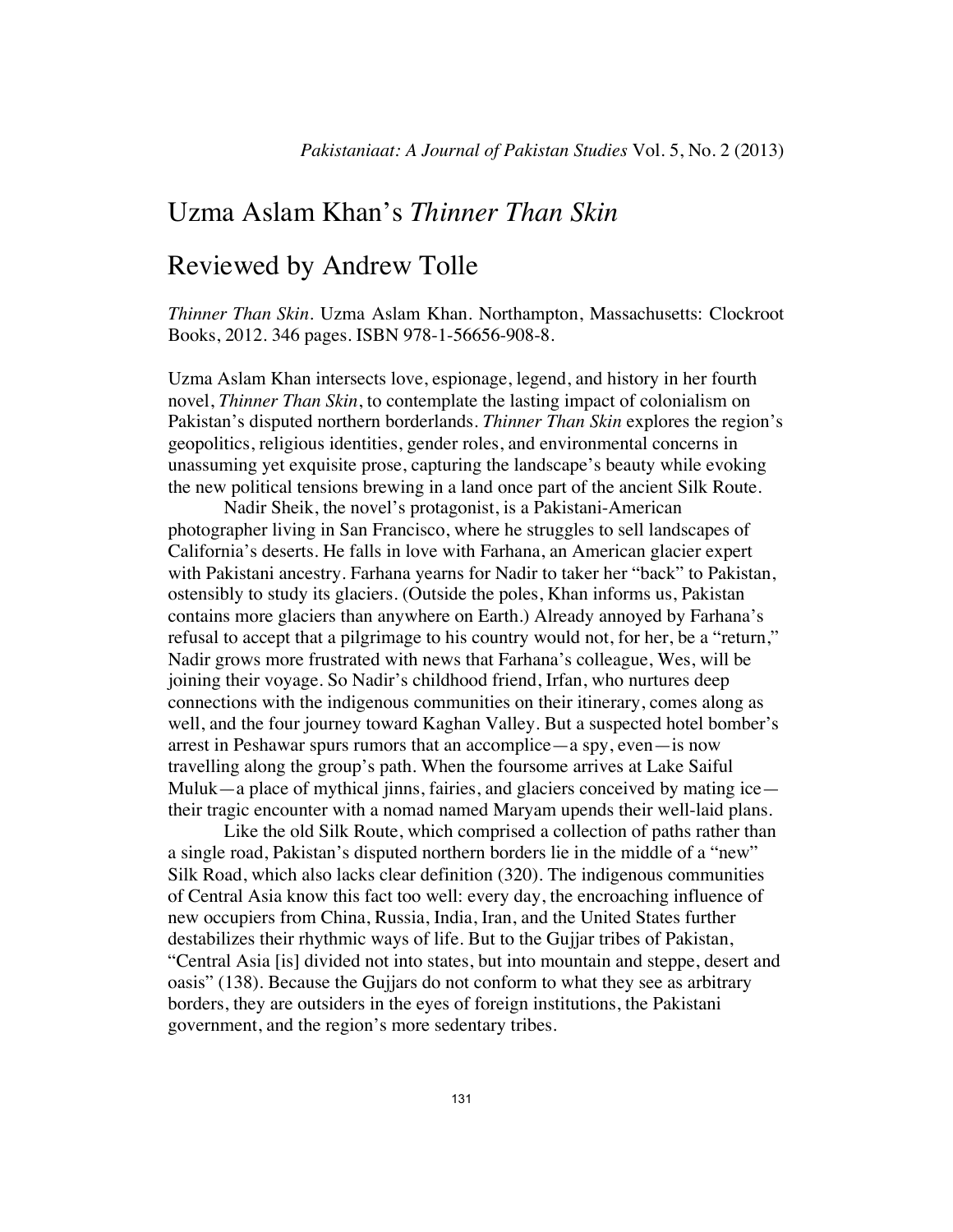In fact, each character in Khan's novel suffers from his or her own sense of unbelonging. Nadir cannot sell his beloved California landscapes because, as one agent explains, Americans expect Pakistani photographers to show the "misery" of their war-torn country (11). Because his American landscapes somehow lack "authenticity," Nadir must exploit his access to Pakistan to capture its "horror." Farhana, on the other hand, "long[s] for a country": she does not feel completely American despite having been raised in California, but neither has she experienced her Pakistani father's homeland (38). Meanwhile, in the Gujjar community of northern Pakistan, Maryam finds herself shunned for continuing the "pagan" rituals of her animist mother. And as for Ghafoor, Maryam's platonic lover and an emerging activist for Central Asia's indigenous tribes, "it had been…a very long while indeed, since he felt he had a country" (144).

Throughout the novel, Nadir and Farhana's passionate and fragile love reflects the mounting pressure of events developing in Kaghan Valley. Their relationship's ups and downs parallel intense progressions in the spy subplot, in Maryam's narrative of the travelers' impact on her community, and in Ghafoor's unintentional connection to Islamic extremists. As the Gujjar community begins to consider Nadir a murderer, Farhana and Wes exhibit signs of a possible affair. And the arrival of new forms of colonial influence (e.g., Chinese industry, the Taliban, Pakistani government agents) reinforces the tension looming over the lovers' relationship. Nadir nods at the analogy between external events and his relationship with Farhana when he imagines the two of them "running toward each other while people blew themselves up around us, and a bird swung circles in the sky" (241). The bird that Nadir envisions in the sky over his disastrous embrace with Farhana summons the American drones that routinely "gaze" over the region with "stupid eyes" from a "Playstation in Cactus Springs," Nevada (100-103).

*Thinner Than Skin* engages Western readers by providing a tourist's view of Pakistan alongside a Pakistani community's perspective of Western visitors; as a result, the novel punctures many common ethnic and religious stereotypes. When Farhana experiences cold feet before departing for Pakistan, she frets about violence reported on the news and decides that women cannot "survive" in such a country. Nadir responds by asking her if she considers the 85 million women in Pakistan "unsurviving" (103). Due to Farhana's preoccupation with hostilities in Pakistan, Nadir half-expects a news article on border kidnappings to be about his home country—that is, until he realizes that the article refers to Arizona's border with Mexico (104). "Are we too obsessed with al-Qaeda to care about our own backyard?" he provokingly wonders. Farhana's anxiety over visiting Pakistan contradicts the very premise of her fear when juxtaposed against Maryam's strength and resilience.